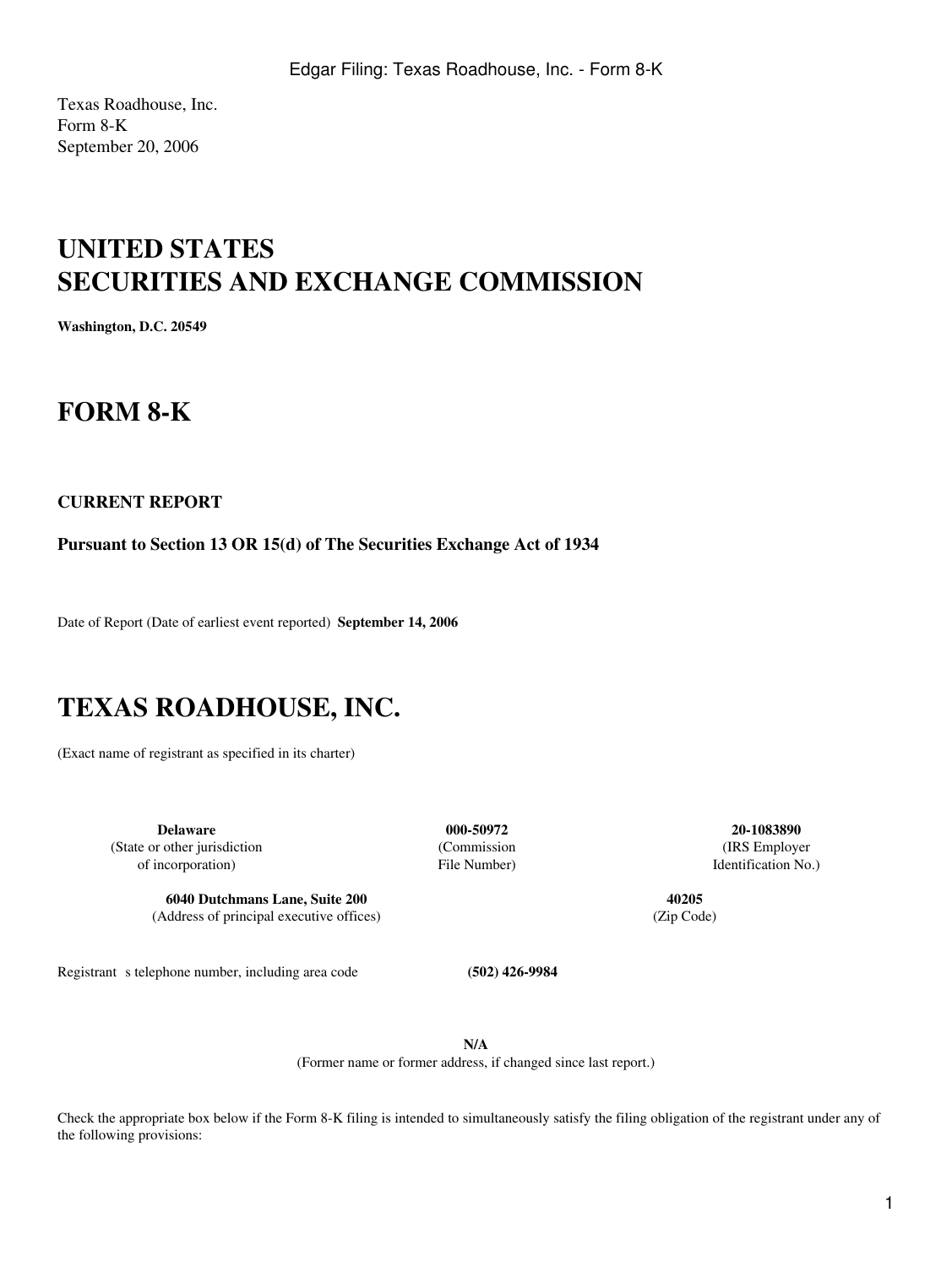### Edgar Filing: Texas Roadhouse, Inc. - Form 8-K

o Written communications pursuant to Rule 425 under the Securities Act (17 CFR 230.425)

o Soliciting material pursuant to Rule 14a-12 under the Exchange Act (17 CFR 240.14a-12)

- o Pre-commencement communications pursuant to Rule 14d-2(b) under the Exchange Act (17 CFR 240.14d-2(b))
- o Pre-commencement communications pursuant to Rule 13e-4(c) under the Exchange Act (17 CFR 240.13e-4(c))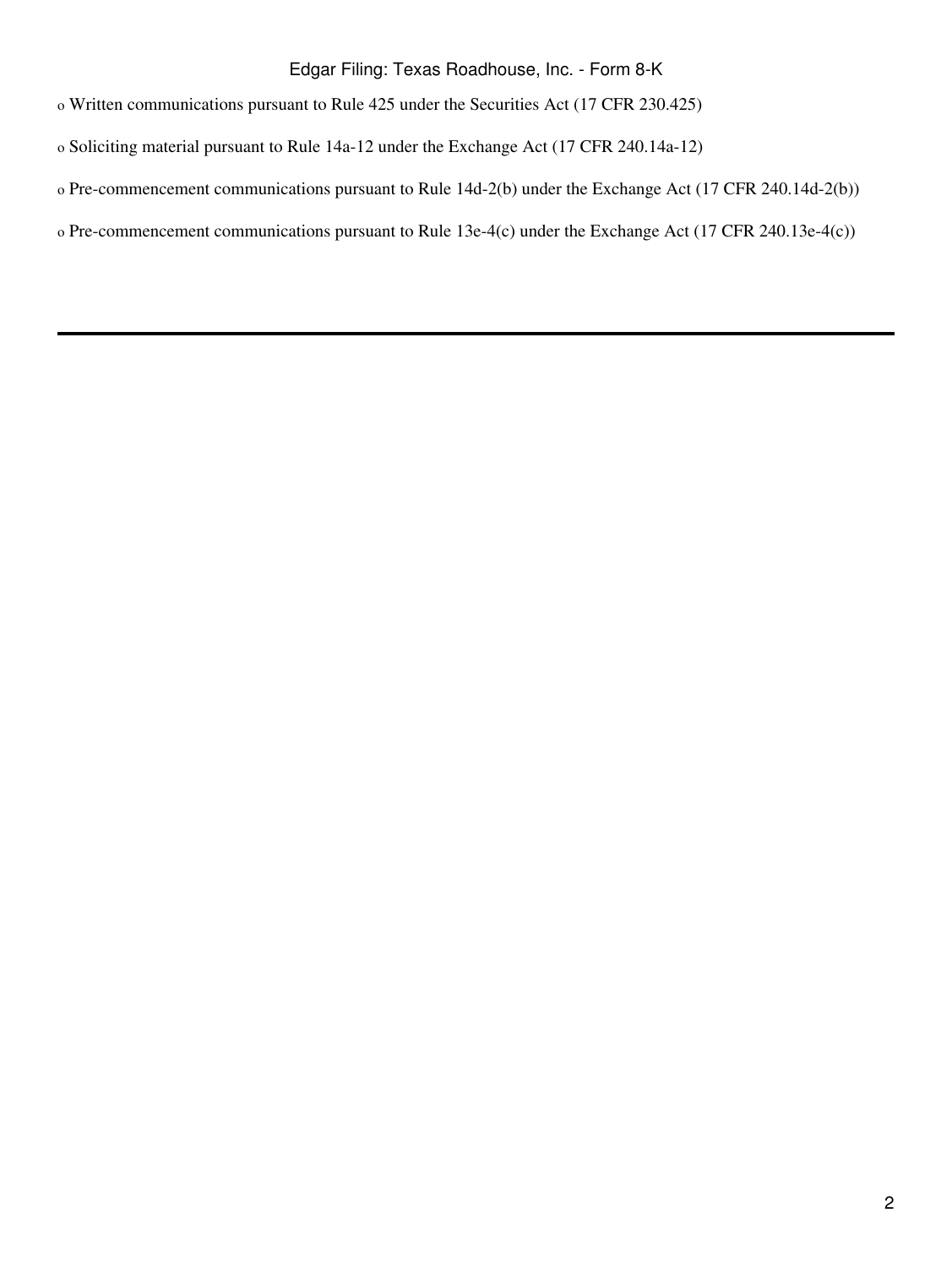#### ITEM 1.01. ENTRY INTO A MATERIAL DEFINITIVE AGREEMENT

On September 14, 2006, the registrant entered into the Third Amendment and Consent to Credit Agreement to the Credit Agreement dated as of October 8, 2004 (as previously filed) by and among the registrant, the lenders named therein and Bank of America, N.A., as Administrative Agent, to modify the annual capital expenditure limitations for the years 2006 through 2009. The description of the Third Amendment and Consent to Credit Agreement is qualified in its entirety by the copy thereof which is attached as Exhibit 10.1 hereto and incorporated herein by reference.

#### ITEM 9.01. FINANCIAL STATEMENTS AND EXHIBITS

(d) *Exhibits*

10.1 Third Amendment and Consent to Credit Agreement dated as of September 14, 2006 to the Credit Agreement dated as of October 8, 2004 (as previously filed) by and among the registrant, the lenders named therein and Bank of America, N.A., as Administrative Agent.

#### SIGNATURE

Pursuant to the requirements of the Securities Exchange Act of 1934, the registrant has duly caused this report to be signed on its behalf by the undersigned thereunto duly authorized.

#### TEXAS ROADHOUSE, INC.

Date: September 20, 2006 By *Isl* Scott M. Colosi

Scott M. Colosi Chief Financial Officer